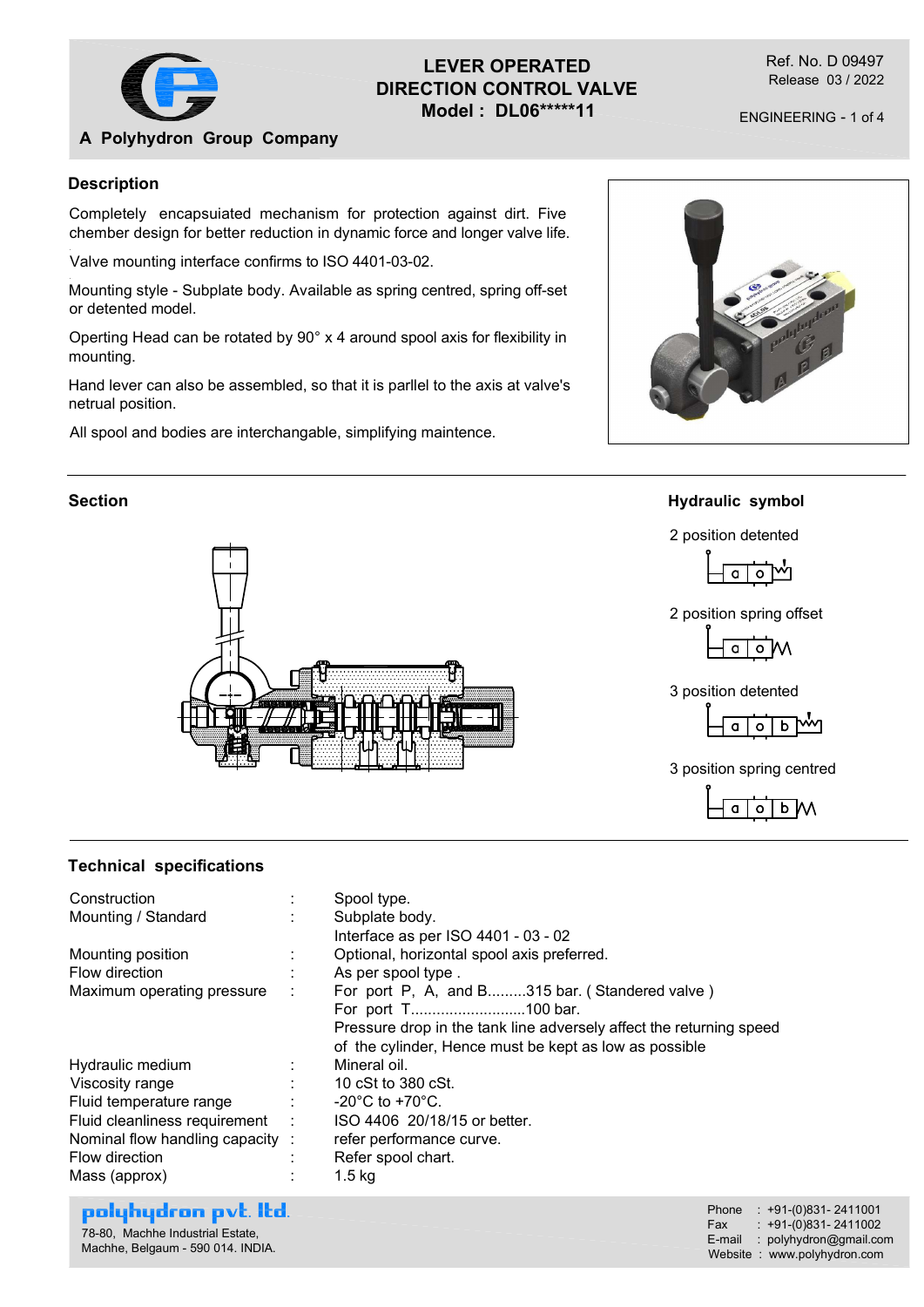

A Polyhydron Group Company







### **Subplate**





| Ø8.0 max. J                                     | $\sim$                                | $\sim$ 1<br>$L_{\varnothing4.0}$ | $-M5x0.8, 10$ deep                  |            |                                                                      | $13.5 \rightarrow$<br>$70\,$                                                                                                                                                          |
|-------------------------------------------------|---------------------------------------|----------------------------------|-------------------------------------|------------|----------------------------------------------------------------------|---------------------------------------------------------------------------------------------------------------------------------------------------------------------------------------|
| plate<br>$10 -$<br>$7.5 -$<br>$\rm ^{80}$<br>65 | $\circledcirc$<br>$\overline{1}$<br>∈ | 90<br>70<br>13.5<br>⊕            | ♦<br>$\bigoplus^{\mathsf{B}}$<br>◆◆ | $\bigcirc$ | $30 -$<br>$\overline{\mathcal{A}_{\infty}^\infty}$<br>$\overline{6}$ | 12<br>$35 -$<br>$\rightarrow$ L1 $\rightarrow$<br><br>$\mathord{\textcircled{\lhd}}$<br>H1<br>32.5<br>$\mathbb{F}_{\mathcal{O}}$<br>$\sf B$<br>$\tilde{\mathbf{H}}$<br>$\circledcirc$ |
| ort Size                                        | L1                                    | L2                               | H1                                  | H2         | Ordering Code                                                        | 2.5<br>G BSP Port<br>Panel cut-out                                                                                                                                                    |
| $G\,\mathcal{V}_4$                              | 17                                    | 53                               | 15.5                                | 49.5       | 1 SD 03 G 02                                                         |                                                                                                                                                                                       |
| $G\frac{3}{8}$                                  | 11                                    | 59                               | 10.5                                | 54.5       | 1 SD 03 G 03                                                         |                                                                                                                                                                                       |
| rights reserved.<br>bject to revision           |                                       |                                  |                                     |            |                                                                      |                                                                                                                                                                                       |

| Port Size          | ┕  | ∽  | H1   | H <sub>2</sub> | <b>Ordering Code</b> | --<br>$\mathbf{\sim}$<br>Panel cut-out | $\sim$ G DOP PO |
|--------------------|----|----|------|----------------|----------------------|----------------------------------------|-----------------|
| $G\,\mathcal{V}_4$ |    | 53 | 15.5 | 49.5           | 1 SD 03 G 02         |                                        |                 |
| $G\frac{3}{8}$     | 11 | 59 | 10.5 | 54.5           | 1 SD 03 G 03         |                                        |                 |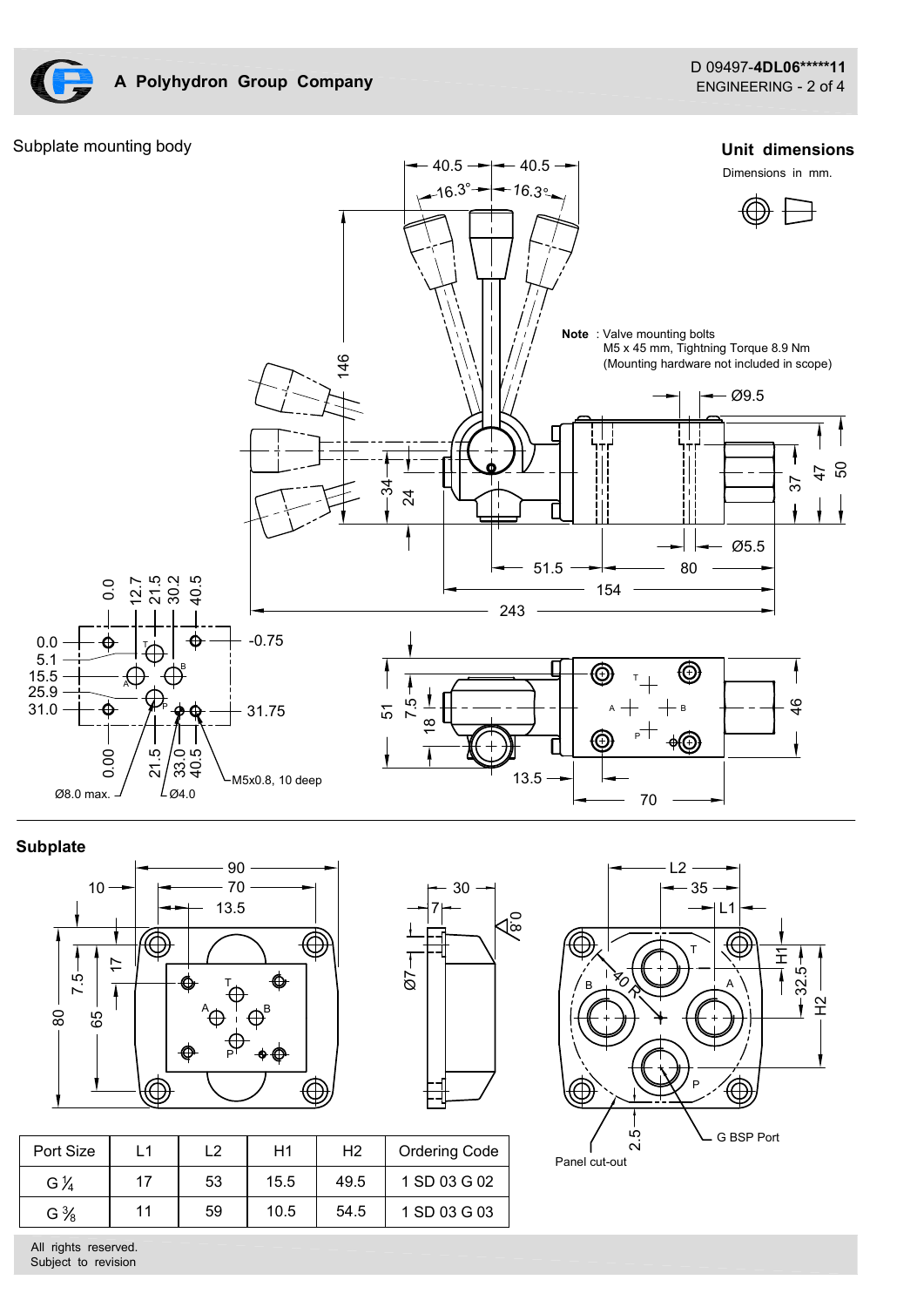



|        | A Polyhydron Group Company         |                                                                         |                                     |                             |                 |                               | D 09497 - 4DL06******11<br>ENGINEERING - 3 of 4 |                |
|--------|------------------------------------|-------------------------------------------------------------------------|-------------------------------------|-----------------------------|-----------------|-------------------------------|-------------------------------------------------|----------------|
|        |                                    | (Pressure drop related to flow, with Oil viscosity 46 cSt at 40°C)<br>5 | <b>Performance Curves for DL 06</b> |                             |                 |                               |                                                 |                |
|        |                                    |                                                                         | Spool                               |                             |                 | Direction of flow / Curve no. |                                                 |                |
|        |                                    |                                                                         | type                                | P to A                      | P to B          | A to T                        | B to T                                          | P to T         |
|        |                                    |                                                                         | $\mathsf{A}$                        | $\mathbf{3}$                | $\mathbf{3}$    | $\sim$                        | $\blacksquare$                                  | $\blacksquare$ |
|        |                                    | 3                                                                       | B                                   | 3                           | 3               | $\blacksquare$                |                                                 |                |
|        |                                    |                                                                         | $\mathsf C$                         | 3                           | 3               | $\mathbf{3}$                  | $\mathbf 1$                                     |                |
|        |                                    |                                                                         | D                                   | 3                           | $\mathbf{3}$    | $\mathbf{3}$                  | $\mathbf{1}$                                    |                |
|        |                                    |                                                                         | E                                   | $\overline{2}$              | $\sqrt{2}$      | $\mathbf{3}$                  | 3                                               |                |
|        |                                    |                                                                         | F                                   | $\overline{2}$              | $\overline{2}$  | $\overline{2}$                | $\overline{2}$                                  | $\sim$         |
|        |                                    |                                                                         | G                                   | 5                           | $\sqrt{5}$      | $\sqrt{5}$                    | 5                                               | $\overline{4}$ |
|        |                                    |                                                                         | H                                   | $\overline{2}$              | $\overline{2}$  | $\mathbf{1}$                  | $\mathbf{1}$                                    | 3              |
|        |                                    |                                                                         | J                                   | $\overline{2}$              | $\overline{2}$  | $\overline{1}$                | $\mathbf{1}$                                    |                |
|        |                                    |                                                                         |                                     | $\overline{2}$              | $\overline{2}$  | $\mathbf{1}$                  | $\ensuremath{\mathsf{3}}$                       |                |
|        |                                    |                                                                         | M                                   | $\overline{2}$              | $\overline{2}$  | $\mathbf{3}$                  | 3                                               |                |
| $10\,$ | $20\,$<br>$30\,$<br>Flow in I/min. | $40\,$<br>$50\,$<br>60                                                  | Þ                                   | $\mathcal{D}$<br>$\epsilon$ | C<br>$\epsilon$ | C<br>$\epsilon$               | $\overline{\mathbf{c}}$                         |                |
|        |                                    |                                                                         |                                     |                             |                 |                               |                                                 |                |
| эe     | Symbol                             | Crossover                                                               | Type                                | Symbol                      |                 |                               | Crossover                                       |                |
|        | $\mathsf b$<br>0<br>a              |                                                                         |                                     | 0<br>a                      | b               |                               |                                                 |                |
|        | B<br>Α                             | A B<br>$\frac{1}{\sqrt{1}}$                                             |                                     |                             | В               |                               | A B                                             |                |
|        | $/\tau\vert$<br>P<br>Т             | P<br>$\top$                                                             | J                                   | D                           |                 |                               | P                                               |                |
|        | $\frac{1}{2}$                      | $\frac{1}{2}$                                                           |                                     | r <del>vit tim</del>        |                 |                               | 023511 113861                                   |                |

# Performance Curves for DL 06

# Spool Chart